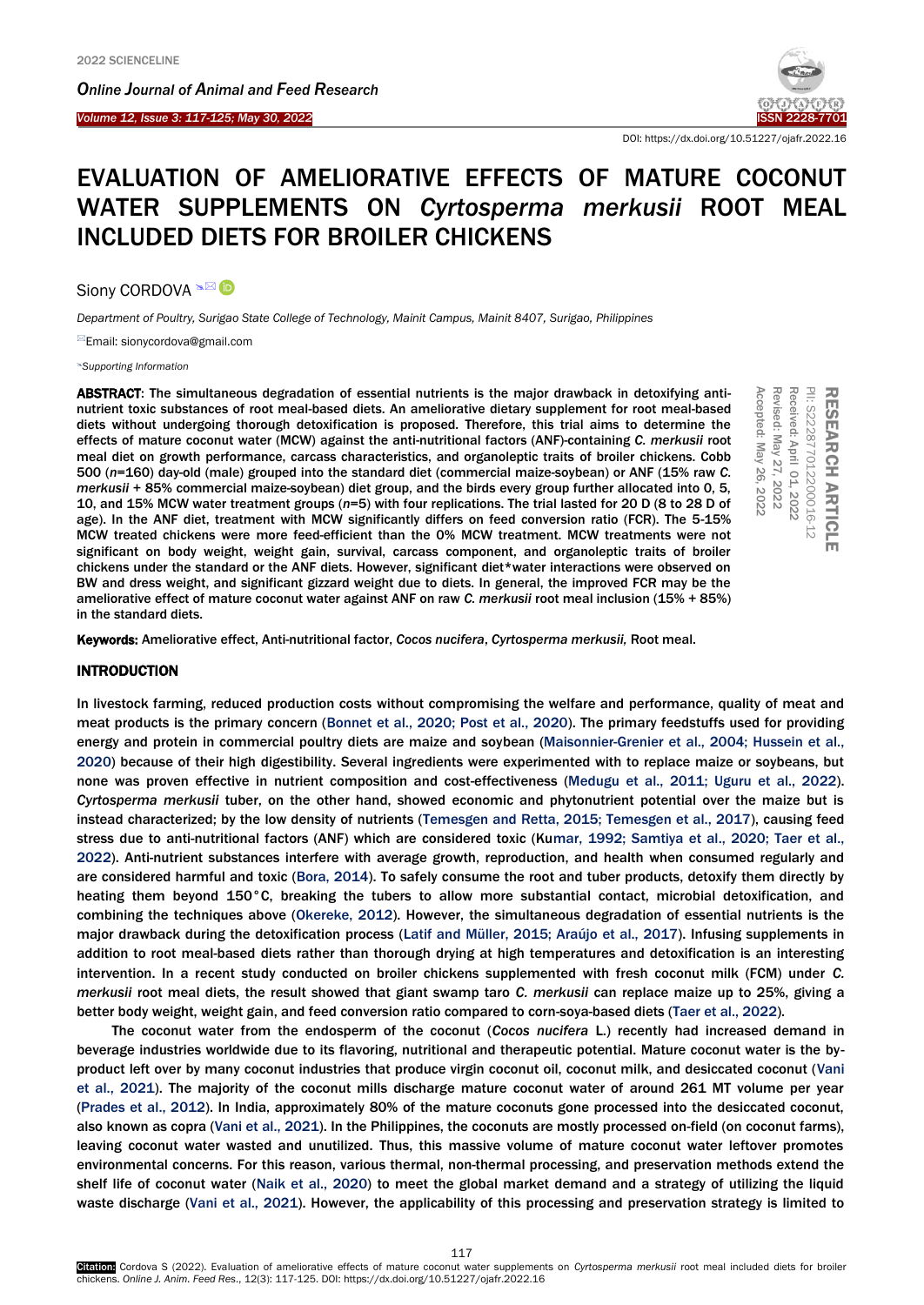coconut processing plants. The widespread of the rural coconut field and the scarcity of farm-to-market roads restrict the collection and transport of coconut water wastes from the coconut fields to the processing plant.

Coconut water (CW) is a natural, nutrient-rich, and refreshing drink in Asia, Europe, North America, Australia, and other countries. In folklore medicine, coconut water is drunk for oral rehydration and treatment of childhood diarrhea, gastroenteritis, and cholera and is also known to possess antioxidant properties [\(Mandal et al., 2009; Elekwa et al.,](#page-8-0)  2021). The efficacy of plant materials in the treatment of chemical toxicity is associated with the presence of phytochemicals and other nutrients and bioactive compounds, which are known to have antioxidant properties. Coconut water has a therapeutic effect, containing various nutrients such as minerals, vitamins, antioxidants, amino acids, enzymes, and growth hormones [\(Bhagya et al., 2012; Halim et al., 2018; Johnkennedy et al., 2013; Zulaikhah, 2019\).](#page-8-0) Recent studies on CW showed that it contains L-arginine, a free-form amino acid, and vitamin C, which can prevent heart disease and lipid peroxidation [\(Bhagya et al., 2012; Prathapan and Rajamohan, 2011\).](#page-8-0) L-arginine therapy reduces the effects of heavy metal poisoning [\(Kumar et al., 2013\).](#page-8-0) Using L-arginine treatment was able to increase glutathione peroxidase (GPx) activity in mice exposed to Plumbum (Pb) [\(Tkachenko and Kurhalyuk, 2011\)](#page-8-0). According to [Van Harn et](#page-8-0)  [al. \(2019\), re](#page-8-0)ducing crude protein by 1 to 3% of soybean meal with free amino acids (L-Isoleucine, Glycine, and L-Tryptophan) resulted in better growth performance and feed conversion ratio for male broiler chickens. The efficacy of CW in coping against stress was adequate to lower body temperature and increases the circulating blood glucose of chickens during heat spell periods [\(Abioja and Abiona, 2020\).](#page-8-0)

Although various researchers have studied the ameliorative effect of CW against stress and toxicity using chickens and albino rats, the ameliorative impact of coconut water on toxins against ANF-containing broiler chicken diets has not been tested. Therefore, this study elucidates the ameliorative effects of mature coconut water against ANF-containing *C. merkusii* diet on broiler chickens' body weight, weight gain, feed intake, water intake, survival, and feed efficiency, carcass traits, and organoleptic properties.

#### Study significance

 Mature coconut water ameliorated stress effect of toxins induced by ANF on *C. merkusii* diet on performance and carcass characteristics of broiler chicken.

 Hence, MCW can serve as water supplement for reducing or preventing the toxic effect of *C. merkusii*-based chicken diets.

# MATERIALS AND METHODS

#### Ethical regulation and study location

The experiment was conducted at the Poultry Laboratory Complex in Mainit Campus of Surigao State College of Technology (SSCT) in Magpayang, Mainit, Surigao del Norte from June 16 to July 21, 2021. The study was supervised by the research committee of the department of agriculture, in compliance with the rules and regulations on the scientific procedures using animals under the Philippines Republic No. 8485, otherwise known as the "Animal Welfare Act of 1998".

# Research design, animals, and treatment

Cobb broiler 500 one-day-old (*n*=160) male were purchased from a reliable source and used in this experiment. The chicks were brooded in a communal system. They were fed with maize-soybean-based commercial chick starter crumbles (21% crude protein and 2800 kcal/kg) from days 1 to 7 of age and were managed according to standard broiler production practices and management. On the 8th day, the broiler chicks were randomly assigned to two separate groups. The first group received a standard commercial (maize-soybean) diet with composition (g/kg) was a trade secret by the manufacturer while ingredients and analyzed value were presented in Table 1. The second group of broiler chicks was fed with raw *C. merkusii* root meal (15% giant swamp taro + 85% standard commercial diet) having proximate nutritional composition presented in Table 2.

The experiment was designed by 2 × 4 factorial including two diets (standard commercial vs. ANF *C. merkusii* meal), and four levels of mature coconut water (MCW) as a supplement in drinking water that consisted of 0, 5, 10, and 15%. The chicks were reared in 32-floor pens representing four replicates per treatment. Each pen had five birds with a 0.074 m2/bird floor space allotment. Feeding on experimental diets with levels of MCW in drinking water was initiated from 8 until 28 days of age. The provision of feed and water was ad libitum throughout the experimental period.

#### Standard diet *and C. merkusii* meal

The standard commercial diets (Sarimanok by UNAHCO, Incorporated, Philippines) were sourced from Agrivet supply stores. The preparation for *C. merkusii* root meal was following the procedures of [Taer and Taer \(2020\)](#page-8-0) with modifications. Briefly, raw corms were thoroughly washed with tap water, hand peeled, and were finely chopped manually. Thereafter, the chopped corms were subjected to a dehydrator  $(\pm 40 \degree C)$  to preserve nutrients [\(Araújo et al., 2017\).](#page-8-0) Once dried, the chopped corms were ground finely using the hammer mill and the resulting powder was mixed thoroughly with the standard commercial diets. The mixture of *C. merkusii* root meal and standard commercial diets was 15% *C. merkusii* root meal + 85% standard commercial (wt./wt.) basis respectively.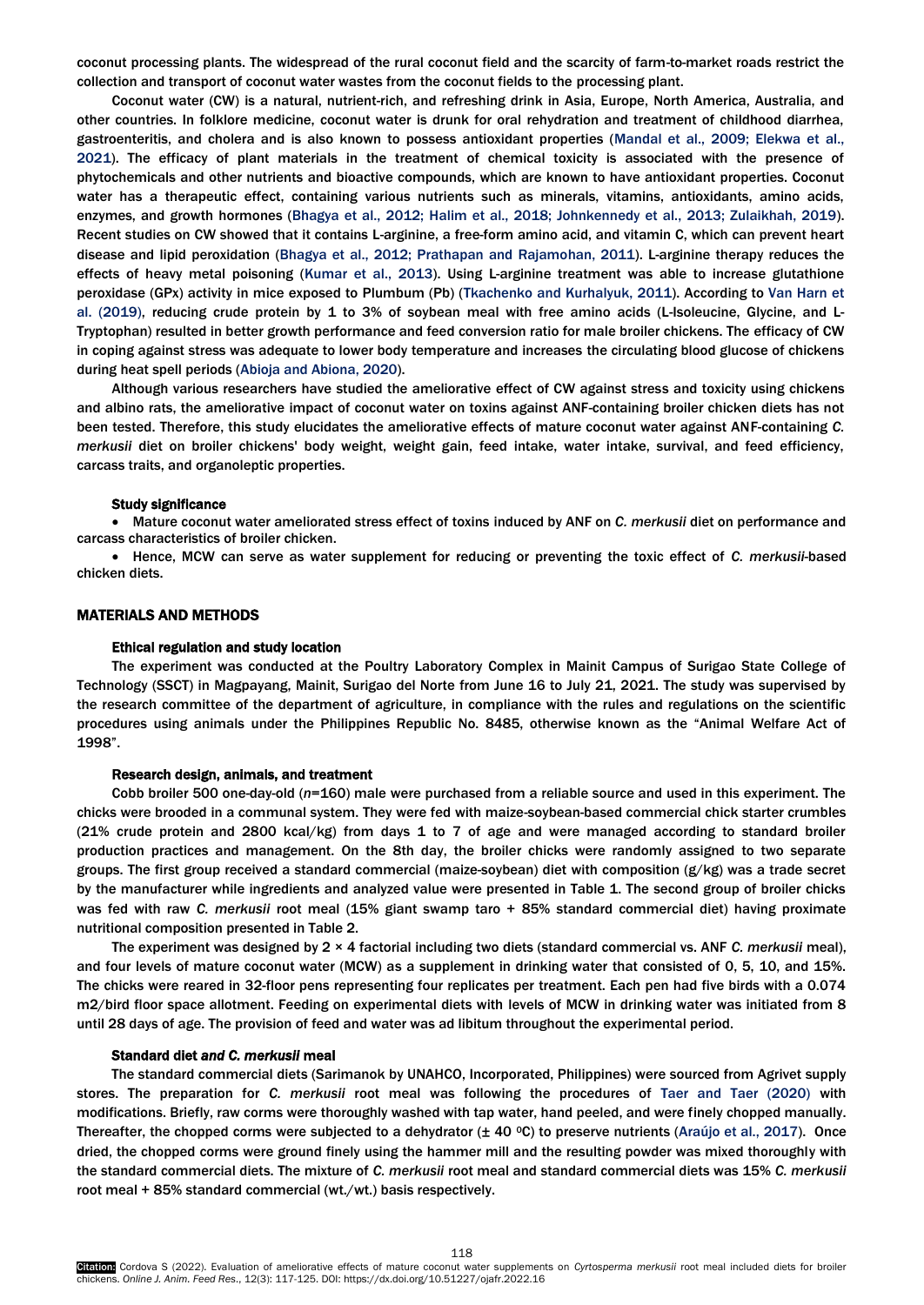Table 1 - Ingredients and guaranteed analysis for standard commercial diets based on product label

| Starter diet*                       |                | <b>Finisher diet*</b>                                                                                                                    |                |  |  |  |
|-------------------------------------|----------------|------------------------------------------------------------------------------------------------------------------------------------------|----------------|--|--|--|
| Corn                                |                | Corn                                                                                                                                     |                |  |  |  |
| Soybean meal                        |                | Soybean meal                                                                                                                             |                |  |  |  |
| <b>Fish meal</b>                    |                | <b>Fish meal</b>                                                                                                                         |                |  |  |  |
| Copra meal                          |                | Copra meal                                                                                                                               |                |  |  |  |
| Corn bran                           |                | Corn bran                                                                                                                                |                |  |  |  |
| <b>Rice middlings</b>               |                | <b>Rice middlings</b>                                                                                                                    |                |  |  |  |
| Rice bran (D1)                      |                | Rice bran (D1)                                                                                                                           |                |  |  |  |
| Wheat pollard                       |                | Wheat pollard                                                                                                                            |                |  |  |  |
| Cassava meal                        |                | Cassava meal                                                                                                                             |                |  |  |  |
| Sorghum                             |                | Sorghum                                                                                                                                  |                |  |  |  |
| Wheat                               |                | Wheat                                                                                                                                    |                |  |  |  |
| Salt                                |                | Salt                                                                                                                                     |                |  |  |  |
| Calcium carbonate                   |                | Calcium carbonate                                                                                                                        |                |  |  |  |
| Calcium phosphate                   |                | Calcium phosphate                                                                                                                        |                |  |  |  |
| Vegetable oil                       |                | Vegetable oil                                                                                                                            |                |  |  |  |
| <b>Molasses</b>                     |                | <b>Molasses</b>                                                                                                                          |                |  |  |  |
| <b>DI</b> methionine                |                | DI methionine                                                                                                                            |                |  |  |  |
| L-lysine                            |                | L-lysine                                                                                                                                 |                |  |  |  |
| <b>Vitamins</b>                     |                | <b>Vitamins</b>                                                                                                                          |                |  |  |  |
| <b>Trace minerals</b>               |                | <b>Trace minerals</b>                                                                                                                    |                |  |  |  |
| Anti-oxidant                        |                | Anti-oxidant                                                                                                                             |                |  |  |  |
| <b>Mold inhibitor</b>               |                | <b>Mold inhibitor</b>                                                                                                                    |                |  |  |  |
| <b>Guaranteed Nutrient Analysis</b> |                |                                                                                                                                          |                |  |  |  |
| <b>Crude Protein</b>                | Min. 19.50%    | <b>Crude Protein</b>                                                                                                                     | Min. 18.00%    |  |  |  |
| <b>Crude Fat</b>                    | Min. 5.00%     | <b>Crude Fat</b>                                                                                                                         | Min. 5.00%     |  |  |  |
| <b>Crude Fiber</b>                  | Max. 4.50%     | <b>Crude Fiber</b>                                                                                                                       | Max. 4.50%     |  |  |  |
| <b>Moisture</b>                     | Max 12.00%     | <b>Moisture</b>                                                                                                                          | Max 12.00%     |  |  |  |
| Calcium                             | $0.80 - 1.10%$ | Calcium                                                                                                                                  | $0.80 - 1.10%$ |  |  |  |
| <b>Phosphorus</b>                   | Min 0.70%      | <b>Phosphorus</b>                                                                                                                        | Min 0.70%      |  |  |  |
|                                     |                | * Standard commercial (maize-soybean) diet with composition (g/kg) was a trade secret by the manufacturer while ingredients and analyzed |                |  |  |  |

value were presented in Table 1.

# Table 2 - Proximate nutritional composition of *Cyrtosperma merkusii* root meal

| <b>Constituents</b>          | C. merkusil meal  |
|------------------------------|-------------------|
| <b>Moisture</b>              | $13.91 \pm 1.03$  |
| <b>Ash</b>                   | $4.82 \pm 0.05$   |
| <b>Crude Protein</b>         | $5.94 \pm 0.09$   |
| Crude fiber                  | $7.15 \pm 0.00$   |
| Crude fat                    | $0.063 \pm 0.005$ |
| Nitrogen free extract        | 68.12±0.020       |
| Metabolizable energy         | 2635.58±0.070     |
| Calcium                      | $0.50 + 0.07$     |
| <b>Phosphorus</b>            | $0.073 \pm 0.055$ |
| Source: Taer and Taer (2020) |                   |

# Production of drinking water and MCW

The chickens in every group were offered drinking water with 0, 5, 10, and 15% mature coconut water (MCW) concentrations. Water from mature coconuts (*Cocos nucifera* L.) of 10-12 months of age, (Tacunan tall variety) was purchased and used for this study. The preparation of MCW was achieved by modifications of Vani et al. (2021) procedures. Briefly, mature coconuts were dehusked and washed thoroughly with tap water, then air-dried at room temperature (± 25 <sup>0</sup>C). Liquid endosperm was collected, filtered the dust and husk particles using the clean and sterile fabric, and stored the filtrate in a refrigerator  $(\pm 30$  °F) before using it as a supplement to drinking water for broiler chickens. To avoid spoilage, the unused MCW in the refrigerator was replaced after three days of storage.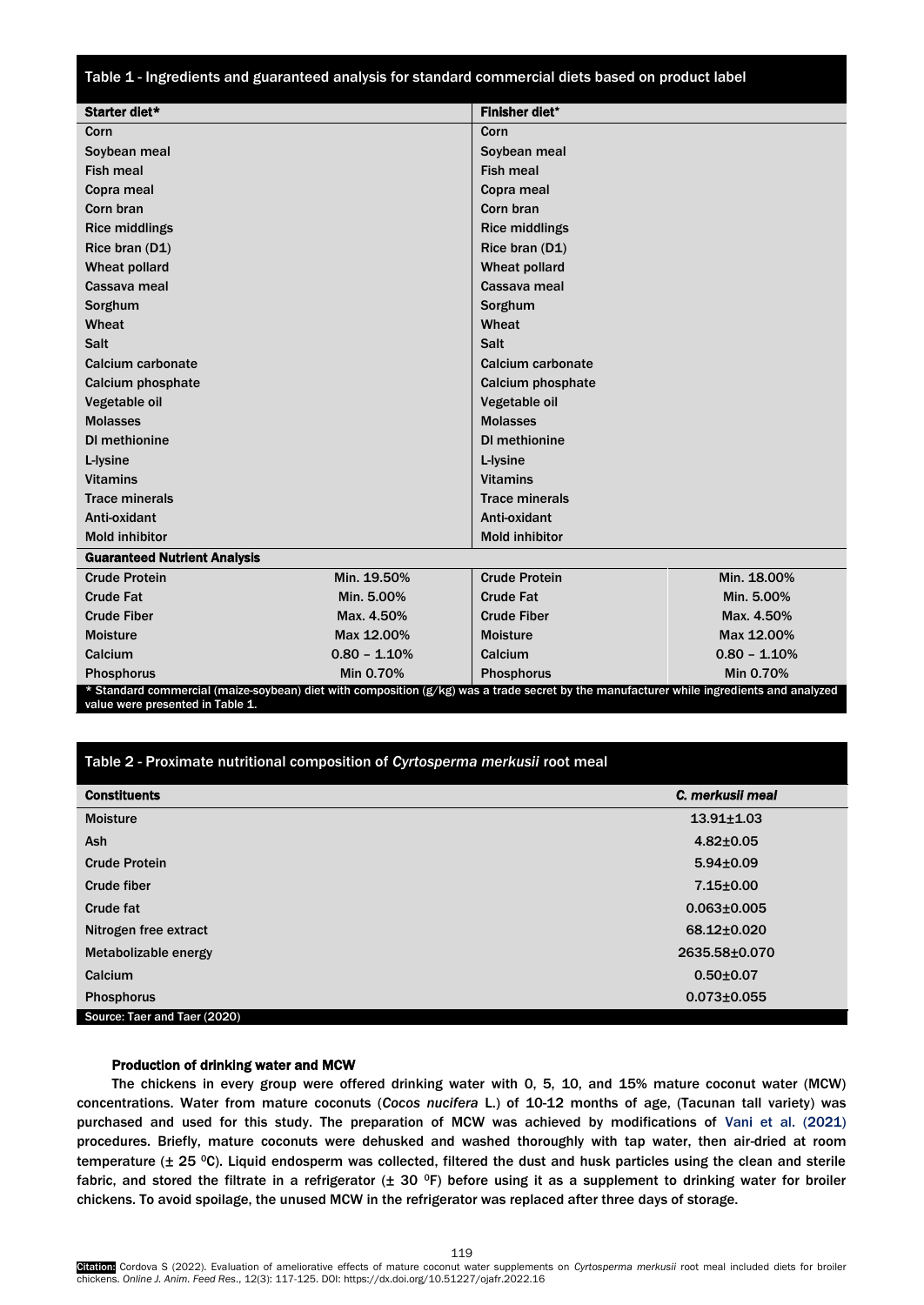## Meat sensory assessment

Samples from breast meat of broiler chickens were obtained for sensory assessments. The meat was steamed (no spices and seasoning) for 30 minutes, and cooked samples were sliced to 10g and served in a clean plastic [cup \(Taer et](#page-8-0)  [al., 2019\). M](#page-8-0)eat sensory attributes viz. tenderness, juiciness, taste, aroma, and general acceptability were evaluated by untrained panel evaluators (n=20) in the Food Laboratory Complex of SSCT, Mainit Campus, Surigao del Norte, Philippines. Using the 5-point hedonic scale (1 being very poor and 5 being very good), the obtained results were tabulated and subjected to ANOVA.

#### Data collection, measurement and calculation

Live bodyweight of the chickens was measured two times during the 8 D and at the 28 D treatment period. Weight gain was the difference between the starting weight and the ending weight of chickens. Percentage weight gain calculation was done by dividing the weight gain by the initial weight multiplied by 100. Daily feed intake was determined by the weight of feed given minus the refused. Similarly, the water consumption was calculated by the volume of water given minus the leftover. The total feed consumed was divided by the total weight gain of birds to account for the feed conversion ratio (FCR). On termination, two birds per pen were selected, fasted for 10 hours, and then slaughtered. Dress weight was expressed as warm carcass weight (without head, shank, and digesta), while dressing percentage was calculated as a percentage g/kg live weight. The weight of breast and thigh meat was expressed as a percentage of dress weight. The weight of edible organs such as the heart, liver, and gizzard was determined as a percentage of dress weight using the 0.1 g sensitive balance.

#### Statistical analysis

All data collected having replicate as the experimental unit were subjected to analysis of variance (ANOVA) using International Business Machine (IBM) SPSS Statistics version 26, and the means were separated using Bonferroni Test at P<0.05 of the same packages.

# RESULTS

## Body weight and weight gain

Table 3 shows the effects of MCW supplementation in drinking water of broiler chicken feed standard or ANF diets on live body weight (BW), weight gain (WG), and percent weight gain (%WG). The interaction effect (diet × water) was observed on the final live body weight of broiler chickens. Under the standard and the ANF diets, no differences were noticed among groups regardless of MCW concentrations in drinking water. However, ANF diets tended to have lower live body weights than the standard commercial diet from 8-28 D experimental feeding. The use of top water alone for both standard and feed stress diets likely had a depressed WG (941.25 g and 783.74 g) and lower %WG (69.01% and 67.78%), respectively, compared to MCW supplemented water (Table 3).

Table 3 - Broiler body weight, weight gain, and % weight gain following supplementation of mature coconut water in drinking water under standard or ANF-containing C. *merkusii* root meal diet

| <b>Diet</b>     | <b>Water</b>       | BW (g/bird) | WG(g)   | <b>% WG</b> |
|-----------------|--------------------|-------------|---------|-------------|
|                 | Top water          | 1334.5      | 941.25  | 69.01       |
| <b>Standard</b> | <b>5% MCW</b>      | 1454.25     | 1051.5  | 72.34       |
|                 | <b>10% MCW</b>     | 1112.25     | 783.25  | 69.8        |
|                 | <b>15% MCW</b>     | 1411.75     | 1029.75 | 72.95       |
| <b>ANF</b>      | Top water          | 1142.25     | 793.75  | 67.78       |
|                 | <b>5% MCW</b>      | 1323        | 974     | 73.44       |
|                 | <b>10% MCW</b>     | 1430        | 993     | 69.45       |
|                 | <b>15% MCW</b>     | 1374.25     | 1018.5  | 74.06       |
| <b>SEM</b>      |                    | 84.136      | 87.745  | 3.162       |
| <b>ANOVA</b>    | <b>Diet</b> ×Water | $0.026*$    | 0.916   | 0.945       |
|                 | <b>Diet</b>        | 0.175       | 0.186   | 0.32        |
|                 | Water              | 0.857       | 0.227   | 0.977       |

\*Significant difference (P*<*0.05), BW= body weight; WG= weight gain; %WG= percent weight gain; MCW= mature coconut water; SEM= Standard error mean; ANOVA= Analysis of variance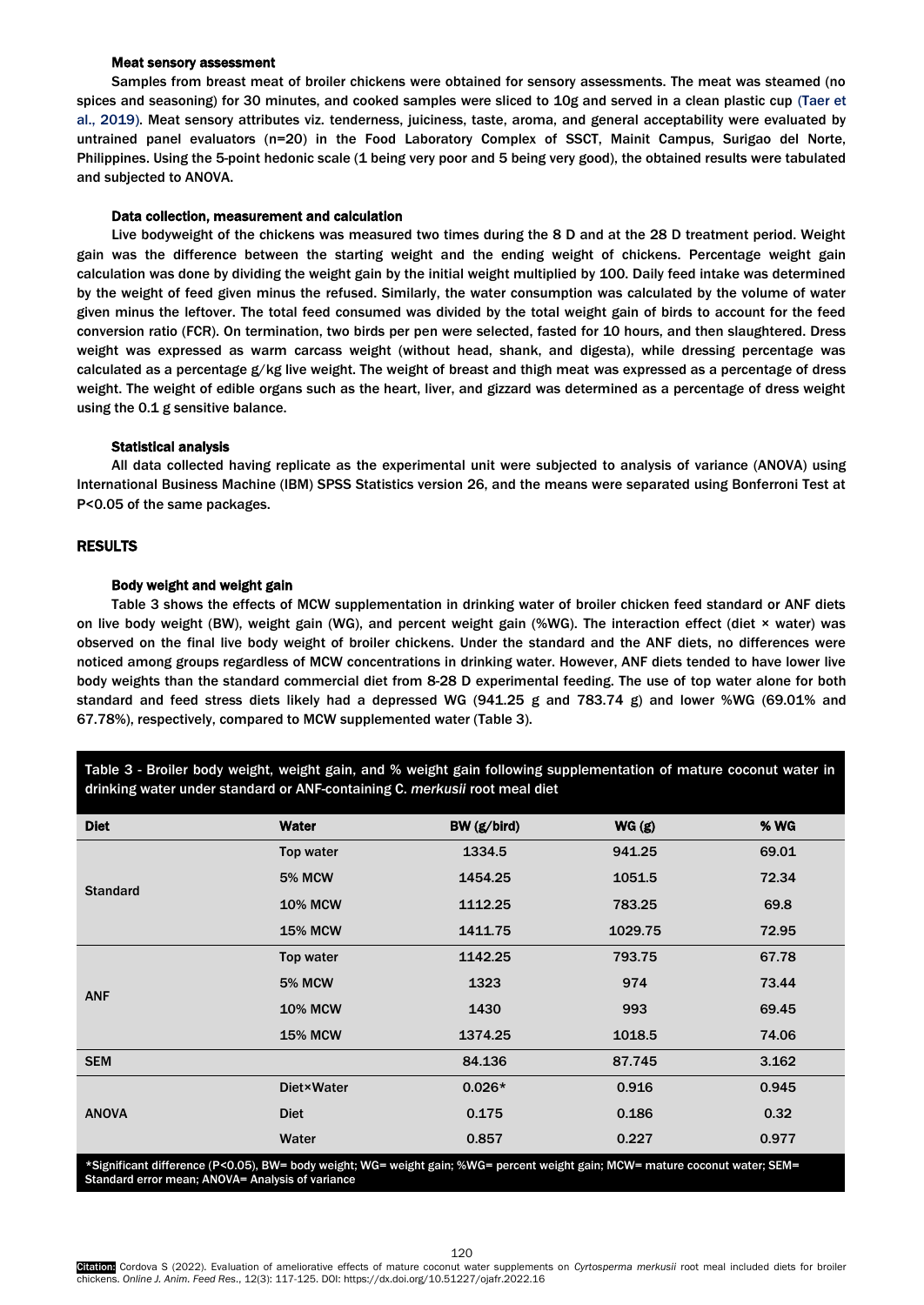# Intake of feed, water, survival rate and FCR

Table 4 presents feed intake, water consumption, survival rate, and FCR affected by supplementation of MCW in broiler drinking water under ANF diets. The results indicated feed intake, water consumption, and survival rate were not significantly different among the ANF diets and/or the MCW water supplements. However, chickens in ANF diets tended to consume more feed and water compared with the standard diet-fed chickens. Significant differences were noticed in the FCR (g feed/g WG) due to supplementation of MCW in drinking water (Table 4). The lowest yet most efficient feed converter was on 5% MCW supplements under standard diet compared to chickens on TW on the ANF diets.

#### Carcass characteristics

The results for dress weight, dressing percentage, thigh, breast, heart, liver, and gizzards are shown in Table 5. Chicken dress weight was significantly affected due to the interaction of diet x water effects. Chickens supplemented with 10% MCW had the lowest dress weight under the standard diet. However, dress weight for chickens on standard diets tended to be higher over ANF diets. A significant difference for gizzard (% g/g DW) was found between diets. ANF diet groups significantly had higher gizzard as a percentage dress weight over standard diet group. Moreover, chickens on 0 – 15% MCW supplements in the water had a non-significant difference within each diet.

### Meat sensory attributes

Table 6 shows the impact of diets, water supplements, and their interactions on customer assessment of broiler chicken breast meat. The main effects of diets, water, and diet\*water interactions showed no significant differences as scored by the taste panel on a scale of 1-5. However, meat from chickens given 15% MCW under standard diet was scored as juicier (4.48) than those with counterpart 15% MCW in feed stress (3.93).

Table 4 - Feed, water intake, survival rate and FCR of broiler chicken affected by supplementation of mature coconut water in drinking water under standard or ANF-containing C. *merkusii* root meal diet

| <b>Diet</b>                                                                                                                                        | Water              | FI(g)   | WI (lit)       | Survival rate (%) | FCR $(g$ feed/g WG) |  |  |
|----------------------------------------------------------------------------------------------------------------------------------------------------|--------------------|---------|----------------|-------------------|---------------------|--|--|
|                                                                                                                                                    | Top water          | 2085.92 | $\overline{2}$ | 95                | 2.00 <sup>b</sup>   |  |  |
|                                                                                                                                                    | <b>5% MCW</b>      | 2077.32 | 1.74           | 100               | 1.73 <sup>b</sup>   |  |  |
| <b>Standard</b>                                                                                                                                    | <b>10% MCW</b>     | 1902.67 | 2.14           | 90                | 2.14ab              |  |  |
|                                                                                                                                                    | <b>15% MCW</b>     | 2036.57 | 1.74           | 90                | 1.74 <sup>b</sup>   |  |  |
| <b>ANF</b>                                                                                                                                         | Top water          | 2322.25 | 2.54           | 90                | 2.54a               |  |  |
|                                                                                                                                                    | <b>5% MCW</b>      | 2200.28 | 2.03           | 100               | 2.03 <sup>b</sup>   |  |  |
|                                                                                                                                                    | <b>10% MCW</b>     | 2180.64 | 1.87           | 95                | 1.86 <sup>b</sup>   |  |  |
|                                                                                                                                                    | <b>15% MCW</b>     | 1937.74 | 1.96           | 100               | 1.95 <sup>b</sup>   |  |  |
| <b>SEM</b>                                                                                                                                         |                    | 121.135 | 292.721        | 4.33              | 0.153               |  |  |
|                                                                                                                                                    | <b>Diet</b> ×Water | 0.422   | 0.197          | 0.364             | 0.083               |  |  |
| <b>ANOVA</b>                                                                                                                                       | <b>Diet</b>        | 0.129   | 0.836          | 0.422             | 0.085               |  |  |
|                                                                                                                                                    | Water              | 0.302   | 0.142          | 0.287             | $0.043*$            |  |  |
| a-b Means with varying superscripts differ significantly (P<0.05). * Significant difference (P<0.05). Fl, feed intake; WI, water intake; FCR, feed |                    |         |                |                   |                     |  |  |

conversion ratio

Table 5 - Carcass characteristics of broiler chickens affected by supplementation of mature coconut water on drinking water under standard commercial or ANF-containing C. *merkusii* root meal diet

| 84.38<br>28.98<br>2.71<br>1087.75<br>30.44<br>0.67<br>1.51<br>Top water<br>1082.75<br>0.73<br><b>5% MCW</b><br>74.44<br>28.36<br>30.37<br>2.93<br>1.73<br><b>Standard</b><br>33.86<br><b>10% MCW</b><br>826.5<br>76.68<br>31.52<br>0.74<br>2.88<br>1.84<br>953<br>67.73<br>33.42<br>0.73<br><b>15% MCW</b><br>31.16<br>3.04<br>1.72<br>32.4<br>0.79<br>2.38<br>875.25<br>78.12<br>33.56<br>3.3<br>Top water<br>28<br>0.66<br><b>5% MCW</b><br>1001.75<br>75.72<br>30.13<br>2.68<br>2.13<br><b>Feed stress</b><br><b>10% MCW</b><br>1003<br>70.13<br>29.54<br>32.03<br>0.7<br>2.78<br>2.24<br><b>15% MCW</b><br>961.25<br>69.89<br>29.69<br>31.03<br>0.75<br>2.43<br>2.96<br>0.165<br><b>SEM</b><br>2.223<br>0.225<br>54.574<br>5.767<br>1.647<br>0.059<br>$0.012*$<br>0.801<br>0.393<br><b>Diet×Water</b><br>0.43<br>0.43<br>0.275<br>0.407 | <b>Diet</b>  | <b>Water</b> | DW(g) | <b>DW</b> (%) | Thigh $(\%)$ | Breast (%) | Heart (%) | Liver $(\%)$ | <b>Gizzard</b><br>(%) |
|---------------------------------------------------------------------------------------------------------------------------------------------------------------------------------------------------------------------------------------------------------------------------------------------------------------------------------------------------------------------------------------------------------------------------------------------------------------------------------------------------------------------------------------------------------------------------------------------------------------------------------------------------------------------------------------------------------------------------------------------------------------------------------------------------------------------------------------------|--------------|--------------|-------|---------------|--------------|------------|-----------|--------------|-----------------------|
|                                                                                                                                                                                                                                                                                                                                                                                                                                                                                                                                                                                                                                                                                                                                                                                                                                             |              |              |       |               |              |            |           |              |                       |
|                                                                                                                                                                                                                                                                                                                                                                                                                                                                                                                                                                                                                                                                                                                                                                                                                                             |              |              |       |               |              |            |           |              |                       |
|                                                                                                                                                                                                                                                                                                                                                                                                                                                                                                                                                                                                                                                                                                                                                                                                                                             |              |              |       |               |              |            |           |              |                       |
|                                                                                                                                                                                                                                                                                                                                                                                                                                                                                                                                                                                                                                                                                                                                                                                                                                             |              |              |       |               |              |            |           |              |                       |
|                                                                                                                                                                                                                                                                                                                                                                                                                                                                                                                                                                                                                                                                                                                                                                                                                                             |              |              |       |               |              |            |           |              |                       |
|                                                                                                                                                                                                                                                                                                                                                                                                                                                                                                                                                                                                                                                                                                                                                                                                                                             |              |              |       |               |              |            |           |              |                       |
|                                                                                                                                                                                                                                                                                                                                                                                                                                                                                                                                                                                                                                                                                                                                                                                                                                             |              |              |       |               |              |            |           |              |                       |
|                                                                                                                                                                                                                                                                                                                                                                                                                                                                                                                                                                                                                                                                                                                                                                                                                                             |              |              |       |               |              |            |           |              |                       |
|                                                                                                                                                                                                                                                                                                                                                                                                                                                                                                                                                                                                                                                                                                                                                                                                                                             |              |              |       |               |              |            |           |              |                       |
|                                                                                                                                                                                                                                                                                                                                                                                                                                                                                                                                                                                                                                                                                                                                                                                                                                             | <b>ANOVA</b> |              |       |               |              |            |           |              |                       |
| 0.831<br>0.488<br>0.571<br>0.667<br>0.865<br>0.797<br>< 0.001<br><b>Diet</b>                                                                                                                                                                                                                                                                                                                                                                                                                                                                                                                                                                                                                                                                                                                                                                |              |              |       |               |              |            |           |              |                       |
| Water<br>0.156<br>0.217<br>0.459<br>0.63<br>0.903<br>0.79<br>0.707                                                                                                                                                                                                                                                                                                                                                                                                                                                                                                                                                                                                                                                                                                                                                                          |              |              |       |               |              |            |           |              |                       |

5ignificant difference (P<0.05). DW, dress weight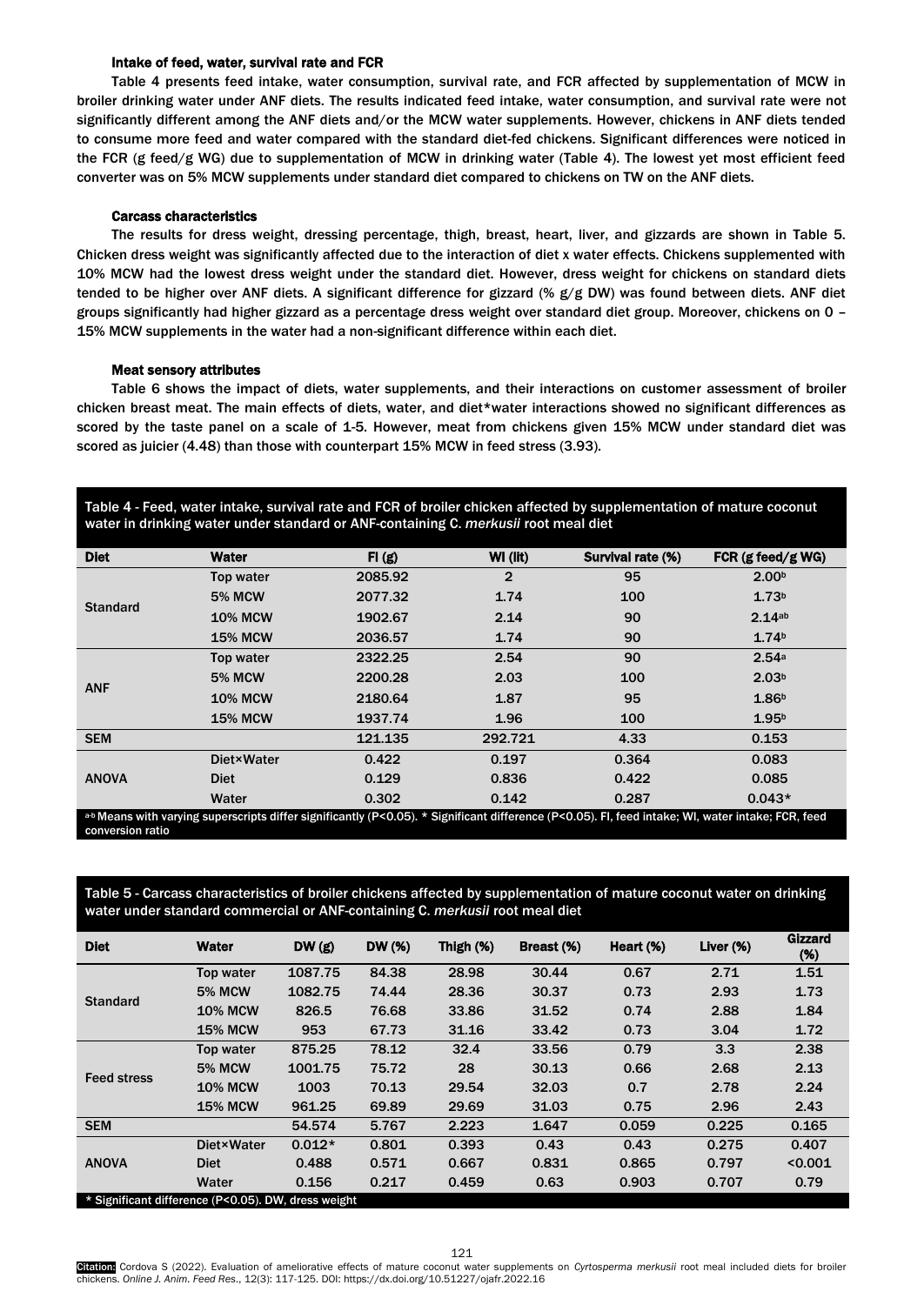Table 6 - Meat sensory attributes of broiler chicken affected by supplementation of mature coconut water in drinking water under standard or ANF-containing C. *merkusii* root meal diet

| <b>Diet</b>     | Water             | <b>Tenderness</b> | <b>Juiciness</b> | <b>Taste</b> | <b>Aroma</b> | General<br>acceptability |
|-----------------|-------------------|-------------------|------------------|--------------|--------------|--------------------------|
|                 | Top water         | 3.99              | 3.75             | 3.86         | 3.59         | 3.73                     |
|                 | <b>5% MCW</b>     | 3.68              | 3.79             | 3.9          | 3.77         | 3.82                     |
| <b>Standard</b> | <b>10% MCW</b>    | 3.73              | 3.85             | 3.65         | 3.72         | 3.64                     |
|                 | <b>15% MCW</b>    | 3.94              | 4.48             | 3.96         | 3.87         | 3.84                     |
| <b>ANF</b>      | Top water         | 3.85              | 3.82             | 4.01         | 4.08         | 3.95                     |
|                 | <b>5% MCW</b>     | 3.68              | 3.64             | 3.87         | 3.53         | 3.62                     |
|                 | <b>10% MCW</b>    | 3.68              | 3.78             | 3.93         | 3.75         | 3.81                     |
|                 | <b>15% MCW</b>    | 3.77              | 3.93             | 4.02         | 3.76         | 3.77                     |
| <b>SEM</b>      |                   | 0.105             | 0.182            | 0.093        | 0.188        | 0.102                    |
| <b>ANOVA</b>    | <b>Diet×Water</b> | 0.844             | 0.384            | 0.385        | 0.261        | 0.158                    |
|                 | <b>Diet</b>       | 0.222             | 0.191            | 0.093        | 0.752        | 0.655                    |
|                 | Water             | 0.099             | 0.054            | 0.199        | 0.76         | 0.57                     |

# **DISCUSSION**

The study aimed to determine the effects of MCW concentrations in the drinking water of broiler chickens raised under standard or ANF diets. The induction of ANF diets did not influence the body weight, weight gain, and survival of chickens. Similarly, the effects of MCW supplements in drinking water did not affect the same. However, diet\*water cross-over interacts significantly with the live body weight of chickens. The bodyweight of chickens was lowest for 10% MCW concentrations under standard diet but turned out to be the highest when offered ANF diets using the same concentration of MCW in water. The BW and WG in ANF diets decreased slightly (1142.25 and 793.75g, respectively) when the chickens received only top water. As the level of anti-nutritional factors ANF in *C. merkusii*-containing diets, broiler chicken performance is more likely to be adversely affected. Anti-nutritional factors can cause detrimental effects on human and animal growth and performance by impairing intake, uptake, or utilization of other foods and feed components or causing discomfort and stress to humans and animals [\(Bora, 2014\).](#page-8-0) The results of the present study confirmed the many studies using *C. merkusii* and other root meal-based diets in various concentrations [\(Abdulrashid and Agwunobi, 2009; Getiso et](#page-8-0)  [al., 2021; Taer et al., 2022\).](#page-8-0) Anti-nutritional elements commonly observed in all species of the Araceae family are abundant in most parts of the plant, causing throat irritation and mouth epithelium and indirectly reducing the digestibility [\(Temesgen and Retta, 2015; Taer et al., 2022\).](#page-8-0) However, WG on ANF diets tended to increase (18.50, 20.06, and 22.01%) more than the controls when chickens received 10, 15, and 25% levels of MCW in water (Table 3). Antinutritional factors include oxalates, proteinase inhibitors, phytates, tannins, alkaloids, steroids, and cyanogenic glucosides (Kumar, [1992; Steiner et al., 2007; Temesgen and Retta 2015; Hyacinthe et al., 2018; Taer et al., 2022\)](#page-8-0) have a negative impact on digestibility and nutritional quality (Amin [et al., 2022\)](#page-8-0) and are low toxic substances that cause severe pathological conditions [\(Bora, 2014\).](#page-8-0) Having established that the MCW supplemented chickens tended a higher LW and WG performances over the TW chickens given ANF diets is indicative of the protective effects of coconut water (CW) against toxins in the diets. Coconut water has a therapeutic effect [\(Bhagya et al., 2012; Halim et al., 2018\),](#page-8-0)  containing various nutrients such as minerals, vitamins, antioxidants, amino acids, enzymes, and growth hormones [\(Johnkennedy et al., 2013; Zulaikhah, 2019\).](#page-8-0) Conventionally coconut water has been used as an excellent hydrating drink that maintains the electrolyte balance and helps treat diverse ailments related to oxidative stress, including liver function (Manna et al., 2014). Recently, CW was found rich in L-arginine, a free-form amino acid, and vitamin C, which can prevent heart disease and lipid peroxidation [\(Bhagya et al., 2012; Prathapan and Rajamohan, 2011\).](#page-8-0) L-arginine can be used for therapy and to reduce the effects of heavy metal poisoning [\(Kumar et al., 2013\).](#page-8-0) Treatment with L-arginine was able to increase glutathione peroxidase (GPx) activity in mice exposed to Plumbum (Pb) [\(Tkachenko and Kurhalyuk, 2011\).](#page-8-0)  Based on the electrolyte profiling, potassium yielded the highest amount (ranging from 237.41 to 361.20 mg/100 mL), followed by sodium, magnesium, calcium, iron, manganese, copper, selenium, and zinc across varieties of mature coconut water [\(Halim et al., 2018\).](#page-8-0) Selenium is one of the micronutrients usually acquired through the dietary consumption of plants and animals [\(Whanger 2002; Eiche et al., 2015\)](#page-8-0) that form the GPx enzyme as a protective agent in neurological and cardiovascular diseases [\(Lubos](#page-8-0) et al., 2011). The study of palm oil and coconut water was proven to ameliorate the toxicity-induced cadmium chloride contaminated diet in rats [\(Mordi et al., 2015\)](#page-8-0) and coconut water against carbon tetrachloride-induced toxicity in rats [\(Elekwa et al., 2021\).](#page-8-0) According to the Coconut Development Board (CBD), Indonesia, tender coconut water can detoxify toxins in case of poisoning [\(Zulaikhah, 2019\).](#page-8-0)

In the standard and the ANF diets in each MCW concentration group, treatment-related changes in feed and water intake at the end of experimental treatment were not noticeable. Per survival rate, a slightly decreased in the standard diet group, but this decrease was considered incidental and not a diet-related change. The absence of apparent adverse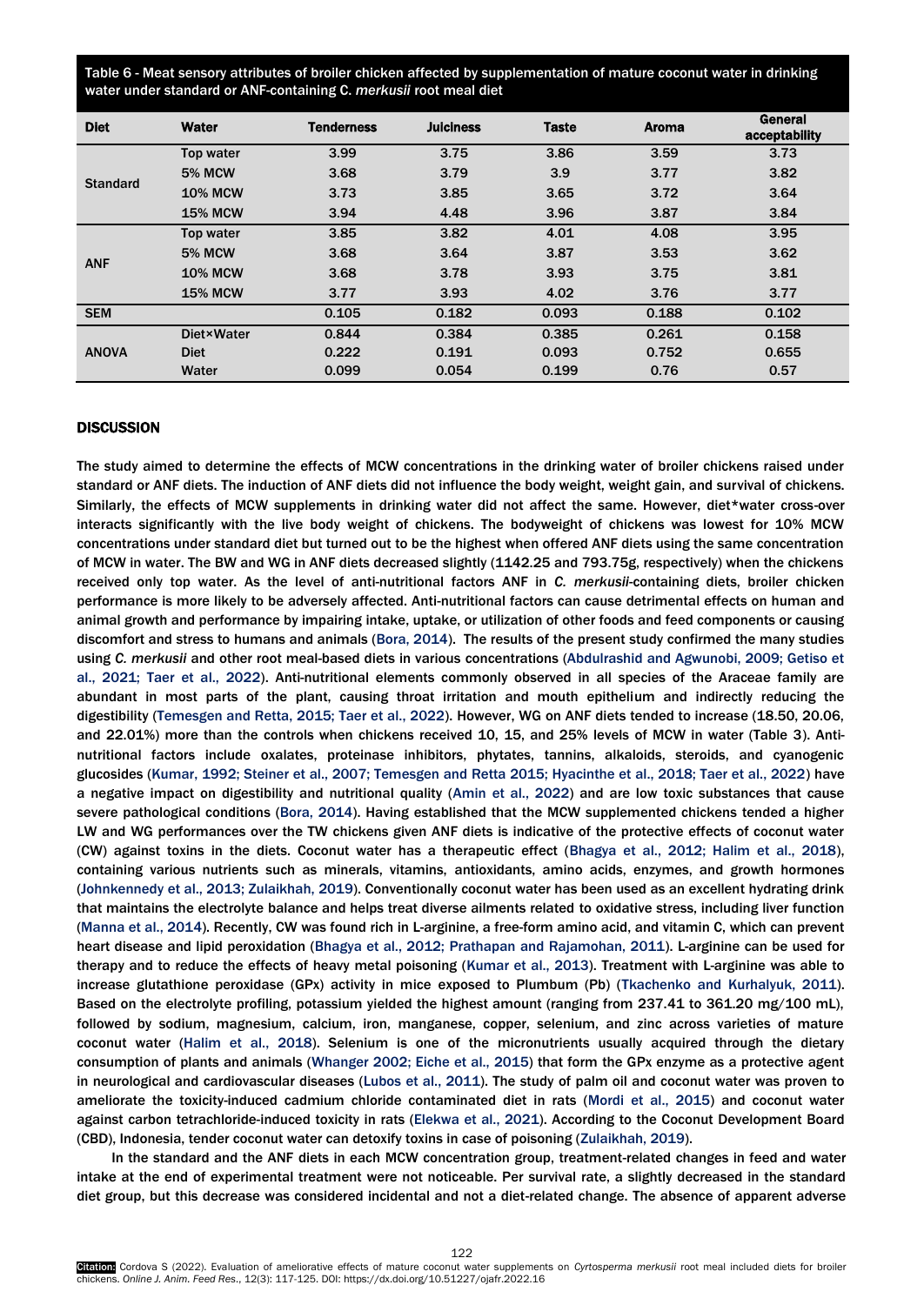effects of diets agrees with the available literature [\(Abdulrashid and Agwunobi,](#page-8-0) 2009) but disagrees with the published findings [\(Getiso et al., 2021\).](#page-8-0) Water used per kg feed average was 1.74 – 2.14 lit. in standard and 1.86 – 2.54 lit. in ANF diets during the entire trial period. Coconut water stimulates higher water consumption, which ensures the availability of enough water in the body to facilitate evaporative cooling (panting) under hot environmental conditions. Chickens under heat-stress conditions ingested more water (A[bioja and Abiona,](#page-8-0) 2020). This finding was not observed in chickens receiving MCW treatment under ANF diet groups. Broiler chickens on 5% and 10% MCW treatment showed 20.00 and 26.37%, respectively, lower than the controls (Table 4). However, it follows the ratio of water consumption to dry matter intake (DMI), which remained constant at about 2:3 for chickens [\(Degen et al., 1991; Taer and Taer, 2022\)](#page-8-0).

The effect of MCW supplementation affected the FCR  $(g \text{ feed/g WG})$  of broiler chickens raised on ANF diets. Chickens in 15% MCW treatment efficiently convert feed into WG (P < 0.05) than chickens in TW. The problem with root crop-based diets was lower nutrient densities affecting performance and efficiency [\(Temesgen and Retta, 2015;](#page-8-0)  [Temesgen et al., 2017; Taer](#page-8-0) et al., 2022), such that the induction of MCW in the drinking water of chickens in this study is speculative to amelioration impact in nutrient-deficient *C. merkusii* diet resulting to improved feed efficiency. Coconut water contains 9 essential amino acids as Isoleucine, Leucine, Lysine, Methionine, Phenylalanine, Threonine, Tryptophan, Valine, and Histidine, while it has 9 Non-essential amino acids such as Alanine, Arginine, Aspartic acid, Cystine, Glutamine, Glycine, Proline, Serine, and Tyrosine ([Twishsri et al., 2012\)](#page-8-0). A study of reduced crude protein in 1 to 3% units by replacing soybean meal with free amino acids (L-Isoleucine, Glycine, and L-Tryptophan) resulted in better growth performance and feed conversion ratio for male broiler chickens [\(Van Harn et al., 2019\).](#page-8-0) Moreover, Coconut water contains growth-promoting phytohormones auxin, cytokinin, gibberellin, inorganic ion, and vitamin (Yong et al., 2009) that play a wide range of developmental processes for plant and mammal general cellular grow[th \(Estevez,](#page-8-0) 2021). Nitrogen and total protein content of coconut water increased gradually with maturation ([Twishsri et al., 2012\)](#page-8-0).

The nutrition of birds has a significant impact on poultry meat quality and safety. In this research, the diet or the MCW as a water supplement did not affect most of the observed carcass characteristics. However, diet × water treatments interact significantly with dress and gizzard weight. Improved gizzards were noted on ANF diet chickens than chickens on standard diets. The result is not consistent with the observation of [Abdulrashid and Agwunobi \(2009\)](#page-8-0) who reported no significant influence of root meal-based *Colocasia esculenta* diet on gizzard weight. Other studies also reported that dress weight, meat cuts, and other organ weights from root meal-based diets were not significant to those in standard maize-soybean-based diets [\(Dei et al., 2011; Sultana, 2012; de la Cruz, 2016; Okechukwu and Jiwuba, 2018\).](#page-8-0)  Contrarily, some other studies found that root meal-based diets had significant carcass weights, breast, thigh, and edible viscera relative to standard diets [\(Okpanachi et al., 2014; Getiso et al., 2021; Uguru et al., 2022\).](#page-8-0)

The most influential and perceptible meat features that influence consumers before purchasing meat products are the appearance, texture, juiciness, wateriness, firmness, tenderness, odor, and flav[or \(Mir et al., 2017\). T](#page-8-0)able 6 showed that 15% of MCW supplementation under the standard diet was juicer among MCW supplements in both diets. Juiciness is related to characteristics of more or less dryness of meat during mastication [\(Geay et al., 2001\)](#page-8-0). There are two components of juiciness; the sensation of water released during the first bites and juiciness induced by the rapid release of fluid from meat and the influence of lipids on the secretion of saliv[a \(Geay et al., 2001; Chriki et al., 2013\).](#page-8-0) The fatty acid profile of coconut water was capric acid, lauric acid, myristic acid, palmitic acid, stearic acid, oleic acid, and linoleic acid, which is a possible link to juiciness. However, this study does not have enough evidence of the link between CW lipids and juiciness in broiler breast meat. These present findings need substantial evidence in future studies.

# **CONCLUSION**

This study demonstrated the effect of supplementing mature coconut water in the drinking of broiler chickens raised under the ANF *C. merkusii* diets. The influence of MCW treatment on body weight, weight gain, survival, carcass component, and organoleptic traits of broiler chickens under the standard or the ANF diets was insignificant. However, 5- 15% MCW treatment within the ANF diets showed an improved FCR better than 0% MCW treatment. The result revealed the ameliorative effects of mature coconut water against anti-nutrients on raw *C. merkusii* root meal inclusion (15% + 85%) in standard diets. Further research is required to corroborate these findings and verify the link between fatty acids and meat juiciness. This will ensure that the nutritional potential of water from mature coconuts can be fully harnessed as a drinking water supplement for broiler chickens.

## DECLARATIONS

#### Corresponding author

E-mail: sionycordova@gmail.com

#### Authors' contribution

Cordova S, the sole author who conceptualizes, conducts the investigations, data curation, data analysis and manuscript writing.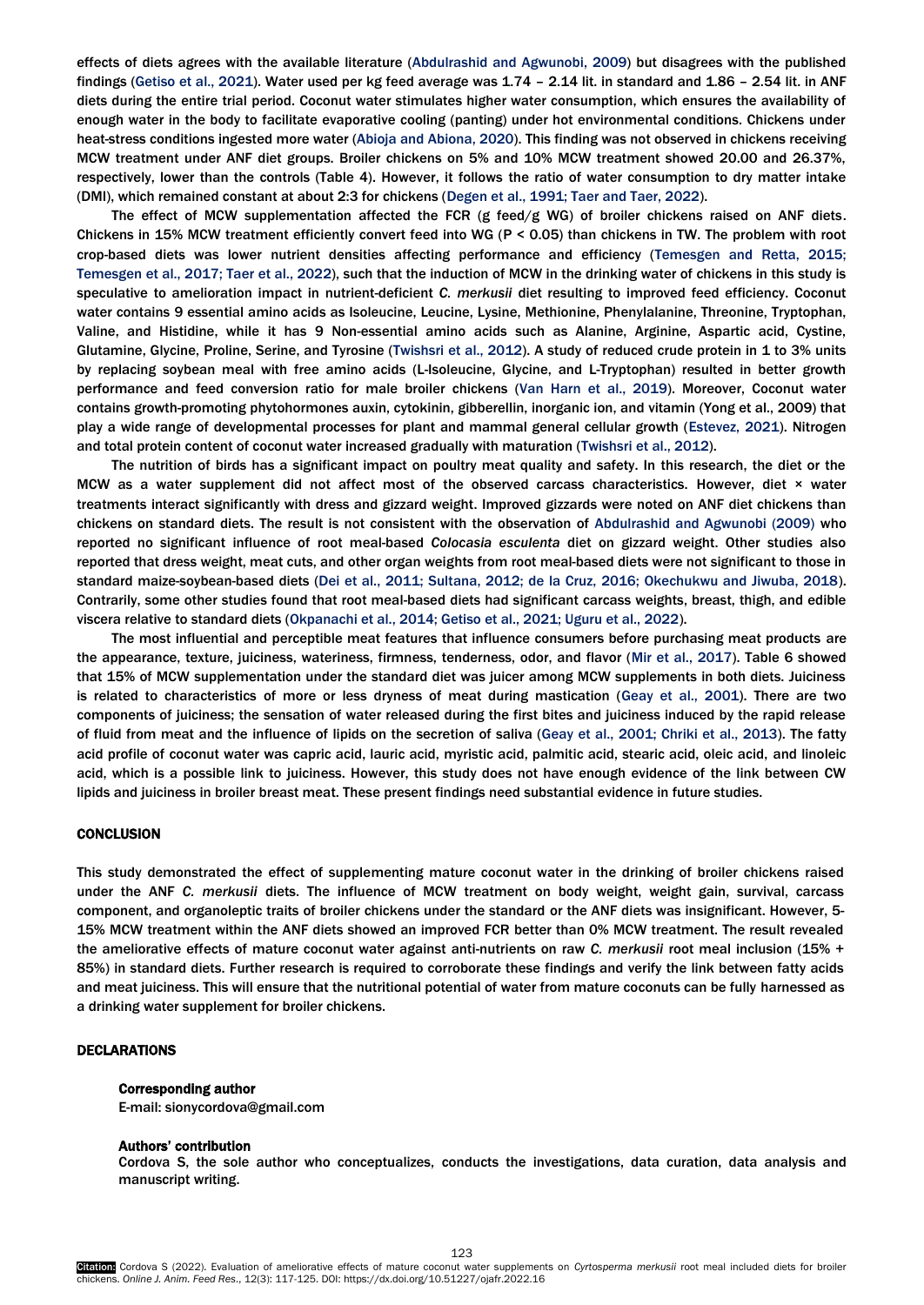# <span id="page-7-0"></span>Conflict of interests

The author has not declared any conflict of interests.

## Acknowledgements

The researcher would like to express her deepest gratitude and sincerest thanks to everyone who had been an instrument in the fulfilment of this priceless piece of work that is worth enduring for. Firstly, many thanks to the almighty god for his love, blessings, guidance and strength to withstand hardship and cultivated positivity. Secondly, the author thanks; to her second parents, Evelyn G. Rabadan and Tito B. Rabadan; and most especially to her husband King T. Reyes, for the undying support, love, understanding, patience, and encouragement; to her daughter, Riannafaith Joy Cordova and son Melech Joy Cordova Reyes who serve as her inspiration to accomplish the study; to Mr. Edwin C. Escobal for providing the facilities to accomplish the research work; to Mrs and Mr Albino Taer for their admirable encouragement and assistance during the conduct of the study; to Mr. Rex Bombet D. Saura for suggestions and recommendations prior to the conduct of the study; to anyone whose names were not mentioned, the author expressed gladness of the valuable contribution, she owes you a lot. Thank you.

#### **REFERENCES**

- Abdulrashid M, and Agwunobi LN (2009). Taro cocoyam (*Colocasia esculenta*) meal as feed ingredient in poultry. Pakistan Journal of Nutrition, 8(5): 668-673. DOI: https://dx.doi.org/10.3923/pin.2009.668.67
- Abioja MO, and Abiona JA (2020). Impacts of climate change to poultry production in Africa: Adaptation options for broiler chickens. African Handbook of Climate Change Adaptation, Springer, Cham. pp, 1-22. DOI: https://doi.org/10.1007/978-3-030-4209:
- Amin A, Petersen IL, Malmberg C, and Orlien V (2022). Perspective on the Effect of Protein Extraction Method on the Antinutritional Factor (ANF) Content in Seeds. ACS Food Science & Technology, 2(4): 604–612 DOI[: https://doi.org/10.1021/acsfoodscitech.1c00464](https://doi.org/10.1021/acsfoodscitech.1c00464)
- Araújo AC, Oliveira SM, Ramos IN, Brandão TR, Monteiro MJ, and Silva C (2017). Evaluation of drying and storage conditions on nutritional and sensory properties of dried galega kale (*Brassica oleracea* L. var. Acephala). Journal of Food Quality, 2017: 9393482. DOI: <https://doi.org/10.1155/2017/9393482>
- Bhagya D, Prema L, and Rajamohan T (2012). Therapeutic effects of tender coconut water on oxidative stress in fructose fed insulin resistant hypertensive rats. Asian Pacific Journal of Tropical Medicine, 5(4): 270-276. DOI: [https://doi.org/10.1016/S1995-](https://doi.org/10.1016/S1995-7645(12)60038-8) [7645\(12\)60038-8](https://doi.org/10.1016/S1995-7645(12)60038-8)
- Chriki S, Renand G, Picard B, Micol D, Journaux L, and Hocquette JF (2013). Meta-analysis of the relationships between beef tenderness and muscle characteristics. Livestock Science, 155(2-3): 424-434. DOI[: https://dx.doi.org/10.1016/j.livsci.2013.04.009](https://dx.doi.org/10.1016/j.livsci.2013.04.009)
- Bonnet C, Bouamra-Mechemache Z, Réquillart V, Treich N (2020). Regulating meat consumption to improve health, the environment and animal welfare. Food Policy, 97: 101847. Doi[: https://doi.org/10.1016/j.foodpol.2020.101847](https://doi.org/10.1016/j.foodpol.2020.101847)
- Bora P (2014). Anti-nutritional factors in foods and their effects. Journal of Academia and Industrial Research, 3(6): 285-290. Link: https://jairip.com/NOVEMBER%202014/09%20PARUL%20REVIEW.pdf
- Degen AA, Kam M, Rosenstrauch A, and Plavnik I (1991). Growth rate, total body water volume, dry-matter intake and water consumption of domesticated ostriches (*Struthio camelus*). Animal Science, 52(1): 225-232. DOI[: https://doi.org/10.1017/S0003356100005870](https://doi.org/10.1017/S0003356100005870)
- de la Cruz CPP (2016). Production performance of finisher broiler fed with cocoyam-corm meal as partial energy replacement for maize. Veterinary World, 9(10): 1107. DOI[: https://10.14202/vetworld.2016.1107-1112](https://10.0.55.122/vetworld.2016.1107-1112)
- Eiche E, Bardelli F, Nothstein AK, Charlet L, Göttlicher J, Steininger R, and Sadana US (2015). Selenium distribution and speciation in plant parts of wheat (Triticum aestivum) and Indian mustard (*Brassica juncea*) from a seleniferous area of Punjab, India. Science of the Total Environment, 505: 952-961. DOI[: https://doi.org/10.1016/j.scitotenv.2014.10.080](https://doi.org/10.1016/j.scitotenv.2014.10.080)
- Elekwa I, Ude VC, Emmanuel O, Amachaghi VO, and Ugbogu EA (2021). In vivo studies on the ameliorative effect of coconut water against carbon tetrachloride induced toxicity in rats. Biomarkers, 26(6): 570-577. DOI[: https://doi.org/10.1080/1354750X.2021.1946848](https://doi.org/10.1080/1354750X.2021.1946848)
- Estevez E (2021). Why coconut water is both a biostimulant and an anti-cancer agent. Swedish University of Agricultural Sciences, pp 1-32. Link: [https://stud.epsilon.slu.se/16482/3/reyes\\_estevez\\_e\\_210226.pdf](https://stud.epsilon.slu.se/16482/3/reyes_estevez_e_210226.pdf)
- Geay Y, Bauchart D, Hocquette JF, and Culioli J (2001). Effect of nutritional factors on biochemical, structural and metabolic characteristics of muscles in ruminants, consequences on dietetic value and sensorial qualities of meat. Reproduction Nutrition Development, 41(1): 1-26. DOI[: https://doi.org/10.1051/rnd:2001108](https://doi.org/10.1051/rnd:2001108)
- Getiso A, Asrat M, and Zeleke B (2021). Growth performance and carcass characteristics of dual-purpose "Potchefstroom Koekoek" chickens fed varying levels of raw (Sun-Dried) Boloso-1 Taro (*Colocasia esculenta*) corm meal. International Journal of Animal Husbandry and Veterinary Science, 6(2): 14-22. Link: <http://ijahvs.org/index.php/component/jresearch/?view=publication&task=show&id=44>
- Halim HH, Williams Dee E, Pak Dek MS, Hamid AA, Ngalim A, Saari N, and Jaafar AH (2018). Ergogenic attributes of young and mature coconut (*Cocos nucifera* L.) water based on physical properties, sugars and electrolytes contents. International Journal of Food Properties, 21(1): 2378-2389. DOI[: https://doi.org/10.1080/10942912.2018.1522329](https://doi.org/10.1080/10942912.2018.1522329)
- Hussein EOS, Suliman GM, Alowaimer AN, Ahmed SH, Abd El-Hack ME, Taha AE, and Swelum AA (2020). Growth, carcass characteristics, and meat quality of broilers fed a low-energy diet supplemented with a multienzyme preparation. Poultry Science, 99(4): 1988-1994. DOI[: https://doi.org/10.1016/j.psj.2019.09.007](https://doi.org/10.1016/j.psj.2019.09.007)
- Hyacinthe AA, Kouadio Y, Ghislaine DC, Simplice AA, and Patrice KL (2018). Effect of Ivorian taro (*Colocasia esculenta* L. cv yatan and fouê) corm flours addition on anti-nutritional factors and mineral bioavailability of wheat (*Triticum aestivum* L.) flour. American Journal of Food and Nutrition, 6(4): 126-134: DOI[: https://doi.org/10.12691/ajfn-6-4-5](https://doi.org/10.12691/ajfn-6-4-5)
- Johnkennedy N, Joy DN, Ndubueze EH, Melvina N, Richard E, and Vitus O (2013). Antioxidant and cardio protective effect of coconut water against doxorubicin induced cardiomyopathy. Journal of Krishna Institute of Medical Sciences University, 2(2): 37-41. Link: <http://citeseerx.ist.psu.edu/viewdoc/download?doi=10.1.1.636.5998&rep=rep1&type=pdf>
- Kumar R (1992). Anti-nutritional factors, the potential risks of toxicity and methods to alleviate them. Legume trees and other fodder trees as protein source for livestock. FAO Animal Production and Health Paper, 102: 145-160. Link: <https://www.fao.org/waicent/FAOINFO/Agricult/aga/AGAP/FRG/AHPP102/102-145.pdf>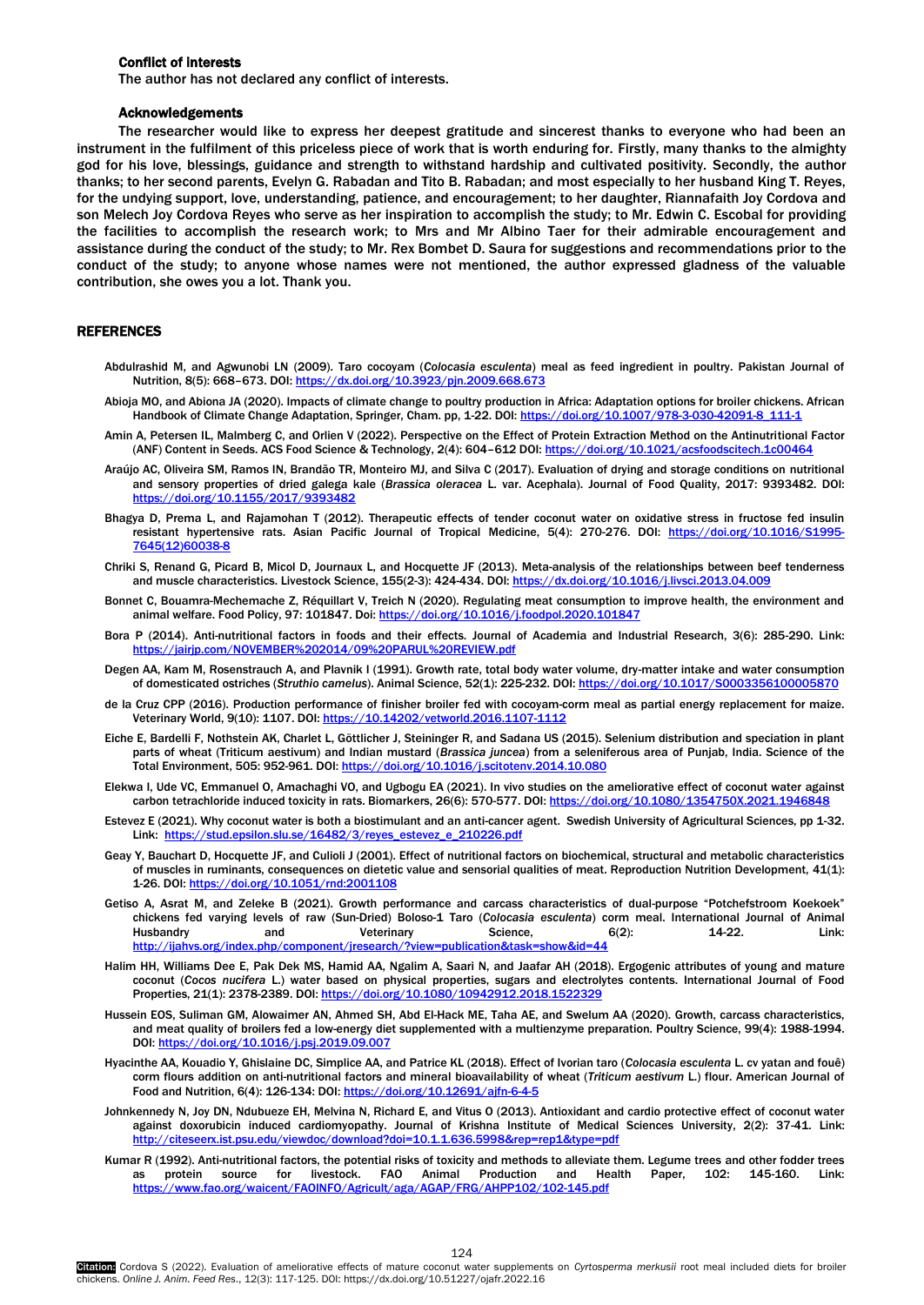- <span id="page-8-0"></span>Kumar CA, Kumar KMU, Kumari KV, Rao R (2013). L-Arginine Mitigates Heavy Metal Inhibited Nitric Oxida Synthase Activity in Tissues of<br>tink: Rinscan Bioscan BC3): Albino the Albino Rat. The Bioscan, 8(3): 937-939. Link: <https://citeseerx.ist.psu.edu/viewdoc/download?doi=10.1.1.1041.1978&rep=rep1&type=pdf>
- Latif S, and Müller J (2015). Potential of cassava leaves in human nutrition: a review. Trends in Food Science & Technology, 44(2): 147- 158. DOI[: https://doi.org/10.1016/j.tifs.2015.04.006](https://doi.org/10.1016/j.tifs.2015.04.006)
- Lubos E, Loscalzo J, and Handy DE (2011). Glutathione peroxidase-1 in health and disease: from molecular mechanisms to therapeutic opportunities. Antioxidants & Redox Signaling, 15(7): 1957–1997. DOI[: https://doi.org/10.1089/ars.2010.3586](https://doi.org/10.1089/ars.2010.3586)
- Mandal SM, Dey S, Mandal M, Sarkar S, Maria-Neto S, and Franco OL (2009). Identification and structural insights of three novel antimicrobial peptides isolated from green coconut water. Peptides, 30(4): 633-637. DOI: <https://doi.org/10.1016/j.peptides.2008.12.001>
- Manna K, Khan A, Das DK, Kesh SB, Das U, Ghosh S, and Chattopadhyay D (2014). Protective effect of coconut water concentrate and its active component shikimic acid against hydroperoxide mediated oxidative stress through suppression of NF-κB and activation of Nrf2 pathway. Journal of ethnopharmacology, 155(1): 132-146. DOI[: https://doi.org/10.1016/j.jep.2014.04.046](https://doi.org/10.1016/j.jep.2014.04.046)
- Medugu CI, Raji AO, Igwebuike JU, and Barwa E (2011). Alternative cereal grains and cereal by-products as sources of energy in poultry diets-A review. Research Opinions in Animal & Veterinary Sciences. 1(8): 530-542. Link: [http://roavs.com/pdf](http://roavs.com/pdf-files/Issue_8_2011/530-542.pdf)files/Issue\_8\_20
- Mir NA, Rafiq A, Kumar F, Singh V, and Shukla V (2017). Determinants of broiler chicken meat quality and factors affecting them: a review. Journal of Food Science and Technology, 54(10): 2997-3009. DOI: https://doi.org/10.1007/s13197-017-2789-z
- Mordi JC, Euzuegbu U, Opajobi AO, and Ojieh AE (2015). Hepatoprotective effects of palm oil and coconut water in the serum of Wistar rats exposed to cadmium chloride contaminated diet. Biokemistri, 27(2): 79-84. Link: <https://www.ajol.info/index.php/biokem/article/download/133066/122692>
- Naik M, CK S, and Rawson A (2020). Tender coconut water: A review on recent advances in processing and preservation. Food Reviews International, 2020: 1-22. DOI[: https://doi.org/10.1080/87559129.2020.1785489](https://doi.org/10.1080/87559129.2020.1785489)
- Okechukwu SO, and Jiwuba, PC (2020). Effects of cassava and yam peel meals on carcass traits and economics of production of finishing broilers. Sustainability, Agriculture Food and Environmental Research, 7(3): 221-229. DOI: [http://dx.doi.org/10.7770/safer-V0N0](http://dx.doi.org/10.7770/safer-V0N0-art1730) [art1730](http://dx.doi.org/10.7770/safer-V0N0-art1730)
- Okereke CO (2012). Utilization of cassava, sweet potato, and cocoyam meals as dietary sources for poultry. World Journal of Engineering and Pure & Applied Sciences, 2(2: 63-68. https://www.academia.edu/download/31043746/WJEPAS\_2012\_2(2)
- Okpanachi U, Musa AA, Adewoye AT, and Adejoh OC (2014). Effects of replacing maize with graded levels of cassava tuber meal, brewer's dried grain and palm oil mixture on the serum biochemistry and carcass characteristics of broiler chickens. IOSR Journal of Agriculture and Veterinary Science, 7(4): 27-31. Link[: https://www.iosrjournals.org/iosr-javs/papers/vol7-issue4/Version-1/F07412731.pdf](https://www.iosrjournals.org/iosr-javs/papers/vol7-issue4/Version-1/F07412731.pdf)
- Post MJ, Levenberg S, Kaplan DL, Genovese N, Fu J, Bryant CJ, Negowetti N, Verzijden K, Moutsatsou P (2020). Scientific, sustainability and regulatory challenges of cultured meat. Nature Food, 1(7):403-15. DOI[: https://doi.org/10.1038/s43016-020-0112-z](https://doi.org/10.1038/s43016-020-0112-z)
- Prades A, Dornier M, Diop N, and Pain JP (2012). Coconut water uses, composition and properties: a review. Fruits, 67(2): 87-107. DOI: <https://doi.org/10.1051/fruits/2012002>
- Prathapan A, and Rajamohan T (2011). Antioxidant and antithrombotic activity of tender coconut water in experimental myocardial infarction. Journal of Food Biochemistry, 35(5): 1501-1507. DOI[: https://doi.org/10.1111/j.1745-4514.2010.00471.x](https://doi.org/10.1111/j.1745-4514.2010.00471.x)
- Samtiya M, Aluko RE, and Dhewa T (2020). Plant food anti-nutritional factors and their reduction strategies: An overview. Food Production, Processing and Nutrition, 2(1): 1-14. DOI[: https://doi.org/10.1186/s43014-020-0020-5](https://doi.org/10.1186/s43014-020-0020-5)
- Steiner T, Mosenthin R, Zimmermann B, Greiner R, and Roth S (2007). Distribution of phytase activity, total phosphorus and phytate phosphorus in legume seeds, cereals and cereal by-products as influenced by harvest year and cultivar. Animal Feed Science and Technology, 133(3-4): 320-334. DOI[: https://doi.org/10.1016/j.anifeedsci.2006.04.007](https://doi.org/10.1016/j.anifeedsci.2006.04.007)
- Taer AN, and Taer EC (2019). Response of broiler to supplementation of human oral rehydration salt during pre-slaughter fasting. Indian Journal of Natural Sciences, 10(57): 17796-17807. Link: <https://tnsroindia.org.in/JOURNAL/issue57/ISSUE%2057%20FULL%20TEXT.pdf>
- Taer AN, and Taer EC (2020). Proximate analysis and mineral composition of selected root crops as a source of energy in poultry diets. Journal of Environmental Science, Computer Science and Engineering & Technology. 9(2), 308-314. DOI: <https://doi.org/10.24214/jecet.A.9.2.30814>
- Taer A, Taer E, Escobal E, Alsong L, and Maglinte R (2022). Effect of coconut milk inclusion in root meal-based diets on performance and feed intake of native. Online Journal of Animal and Feed Research, 12(1): 21-30. DOI: https://dx.doi.org/10.51227/ojafr.2022.
- Tkachenko H, and Kurhalyuk N (2011). Role of L-Arginine against lead toxicity in liver of rats with different resistance to hypoxia. Polish Journal of Environmental Study, 20(5): 1319-1325. Link: [http://www.pjoes.com/pdf-88681-](http://www.pjoes.com/pdf-88681-22540?filename=Role%20of%20L_arginine.pdf) [22540?filename=Role%20of%20L\\_arginine.pdf](http://www.pjoes.com/pdf-88681-22540?filename=Role%20of%20L_arginine.pdf)
- Temesgen M, and Retta N (2015). Nutritional potential, health and food security benefits of taro *Colocasia esculenta* (L.): A review. Food Science and Quality Management, 36: 23-30. Link: org/Journals/index.php/FSOM/article/download/19775/
- Temesgen M, Retta N, and Tesfaye E (2017). Nutrient composition and digestibility of taro leaf in the diets of chicken and effects on the meat quality. Journal of Nutritional Health & Food Engineering, 7(3): 286-294. DOI[: https://doi.org/10.15406/jnhfe.2017.07.00238](https://doi.org/10.15406/jnhfe.2017.07.00238)
- Twishsri W (2012). Study on Fatty Acid Composition and Amino Acid Content of Coconut Endosperm of Selected Coconut Cultivars in Thailand. Coconut Research and Development Journal, 28(2): 43-54. DOI: https://doi.org/1
- Uguru JO, Amah UJ, Umoren EP, Unigwe CR, Obinna-Echem PC, Onainor ER, and Ucheji CC (2022). Carcass traits, nutrient composition and sensory properties of broiler chickens fed diets containing graded levels of fermented cassava (*Manihot esculenta* Crantz) tuber meal as replacement for maize meal. Nigerian Journal of Animal Production, 49(1): 268-283. DOI: <https://doi.org/10.51791/njap.v49i1.3426>
- Van Harn J, Dijkslag MA, and Van Krimpen MM (2019). Effect of low protein diets supplemented with free amino acids on growth performance, slaughter yield, litter quality, and footpad lesions of male broilers. Poultry Science, 98(10): 4868-4877. DOI: <https://doi.org/10.3382/ps/pez229>
- Vani B, Chandra Sekhar S, Sahu N, and Sridhar S (2021). Development of a UV coupled indigenous hydrophilized polyamide membrane system for enhanced shelf life of mature coconut water. Journal of Food Process Engineering, 44(3): 1-13. DOI: <https://doi.org/10.1111/jfpe.13636>